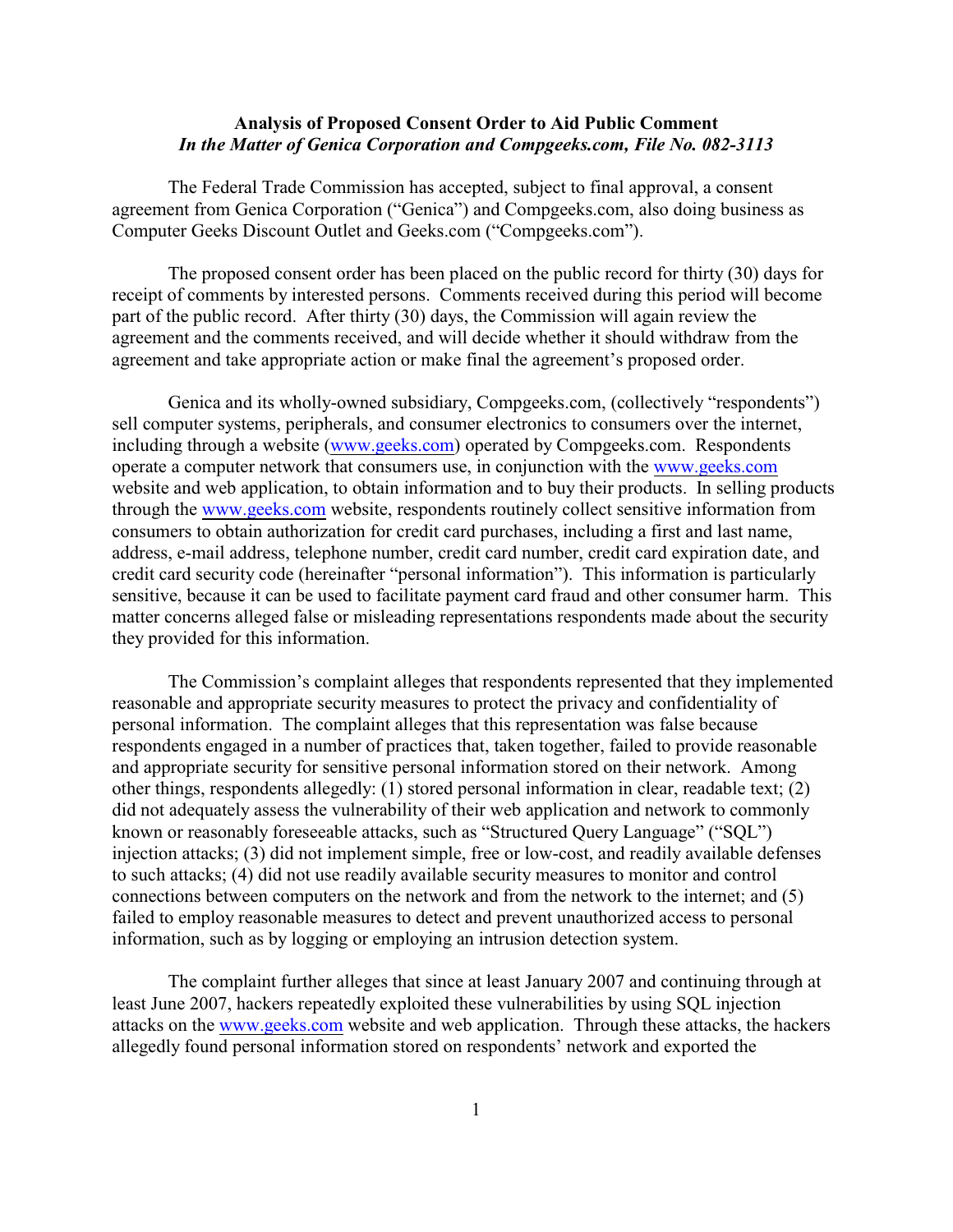information of hundreds of customers, including credit card numbers, expiration dates, and security codes, over the internet to outside computers.

The proposed order applies to personal information respondents collect from or about consumers. It contains provisions designed to prevent respondents from engaging in the future in practices similar to those alleged in the complaint.

Part I of the proposed order prohibits respondents, in connection with the advertising, marketing, promotion, offering for sale, or sale of any product or service, from misrepresenting the extent to which respondents maintain and protect the privacy, confidentiality, or integrity of any personal information collected from or about consumers.

Part II of the proposed order requires respondents to establish and maintain a comprehensive information security program that is reasonably designed to protect the security, confidentiality, and integrity of personal information collected from or about consumers. The written security program must contain administrative, technical, and physical safeguards appropriate to respondents' size and complexity, the nature and scope of respondents' activities, and the sensitivity of the personal information collected from or about consumers. Specifically the order requires respondents to:

- Designate an employee or employees to coordinate and be accountable for the information security program;
- Identify material internal and external risks to the security, confidentiality, and integrity of personal information that could result in the unauthorized disclosure, misuse, loss, alteration, destruction, or other compromise of such information, and assess the sufficiency of any safeguards in place to control these risks;
- Design and implement reasonable safeguards to control the risks identified through risk assessment, and regularly test or monitor the effectiveness of the safeguards' key controls, systems, and procedures;
- Develop and use reasonable steps to retain service providers capable of appropriately safeguarding personal information they receive from respondents and requiring service providers by contract to implement and maintain appropriate safeguards; and
- Evaluate and adjust respondents' information security program in light of the results of the testing and monitoring, any material changes to respondents' operations or business arrangements, or any other circumstances that respondents know or have reason to know may have a material impact on the effectiveness of their information security program.